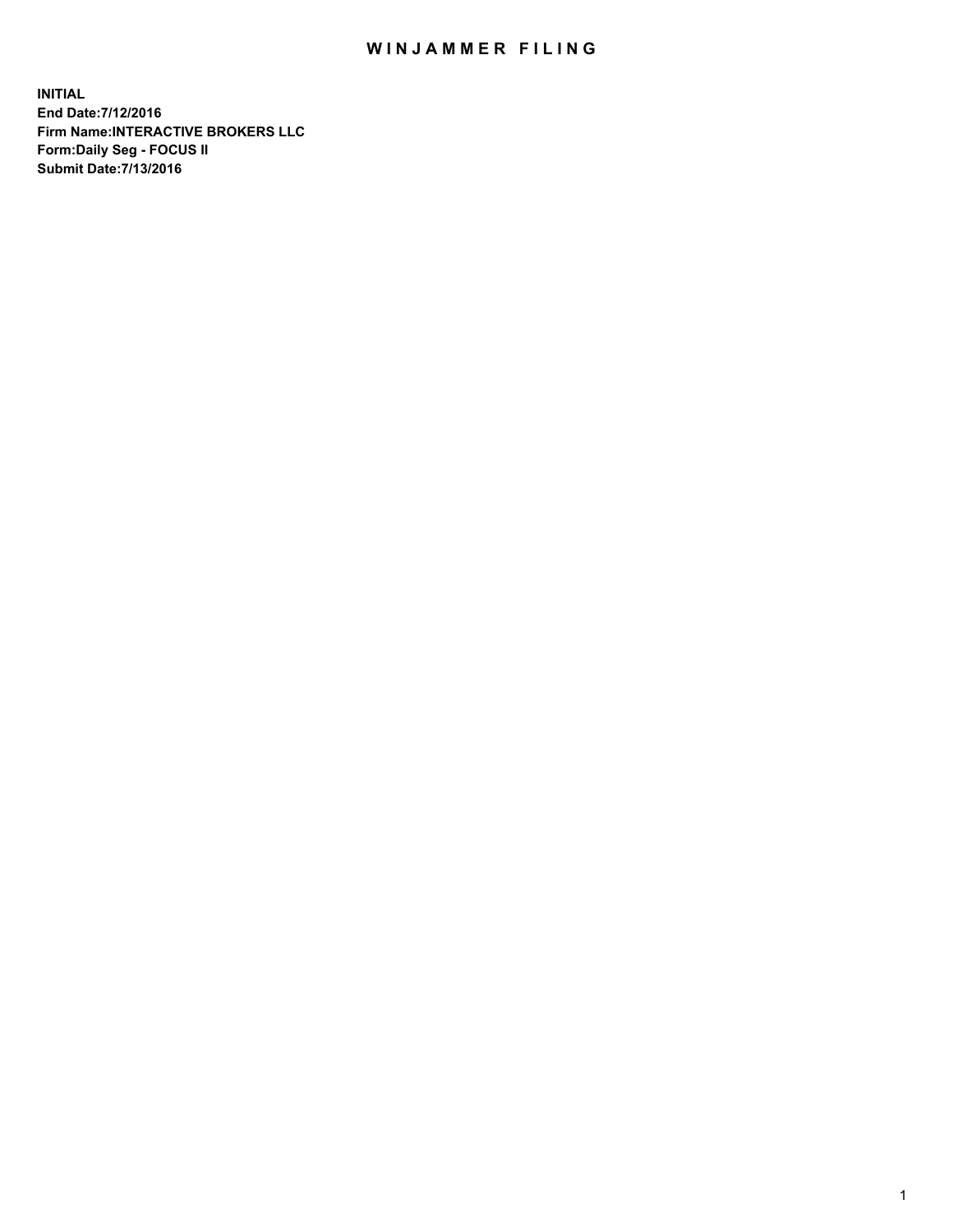## **INITIAL End Date:7/12/2016 Firm Name:INTERACTIVE BROKERS LLC Form:Daily Seg - FOCUS II Submit Date:7/13/2016 Daily Segregation - Cover Page**

| Name of Company<br><b>Contact Name</b><br><b>Contact Phone Number</b><br><b>Contact Email Address</b>                                                                                                                                                                                                                          | <b>INTERACTIVE BROKERS LLC</b><br>James Menicucci<br>203-618-8085<br>jmenicucci@interactivebrokers.c<br>om |
|--------------------------------------------------------------------------------------------------------------------------------------------------------------------------------------------------------------------------------------------------------------------------------------------------------------------------------|------------------------------------------------------------------------------------------------------------|
| FCM's Customer Segregated Funds Residual Interest Target (choose one):<br>a. Minimum dollar amount: ; or<br>b. Minimum percentage of customer segregated funds required:%; or<br>c. Dollar amount range between: and; or<br>d. Percentage range of customer segregated funds required between:% and%.                          | $\overline{\mathbf{0}}$<br>0<br>155,000,000 245,000,000<br>0 <sub>0</sub>                                  |
| FCM's Customer Secured Amount Funds Residual Interest Target (choose one):<br>a. Minimum dollar amount: ; or<br>b. Minimum percentage of customer secured funds required:%; or<br>c. Dollar amount range between: and; or<br>d. Percentage range of customer secured funds required between:% and%.                            | $\overline{\mathbf{0}}$<br>$\overline{\mathbf{0}}$<br>80,000,000 120,000,000<br>00                         |
| FCM's Cleared Swaps Customer Collateral Residual Interest Target (choose one):<br>a. Minimum dollar amount: ; or<br>b. Minimum percentage of cleared swaps customer collateral required:% ; or<br>c. Dollar amount range between: and; or<br>d. Percentage range of cleared swaps customer collateral required between:% and%. | $\overline{\mathbf{0}}$<br>$\overline{\mathbf{0}}$<br>0 <sub>0</sub><br><u>00</u>                          |

Attach supporting documents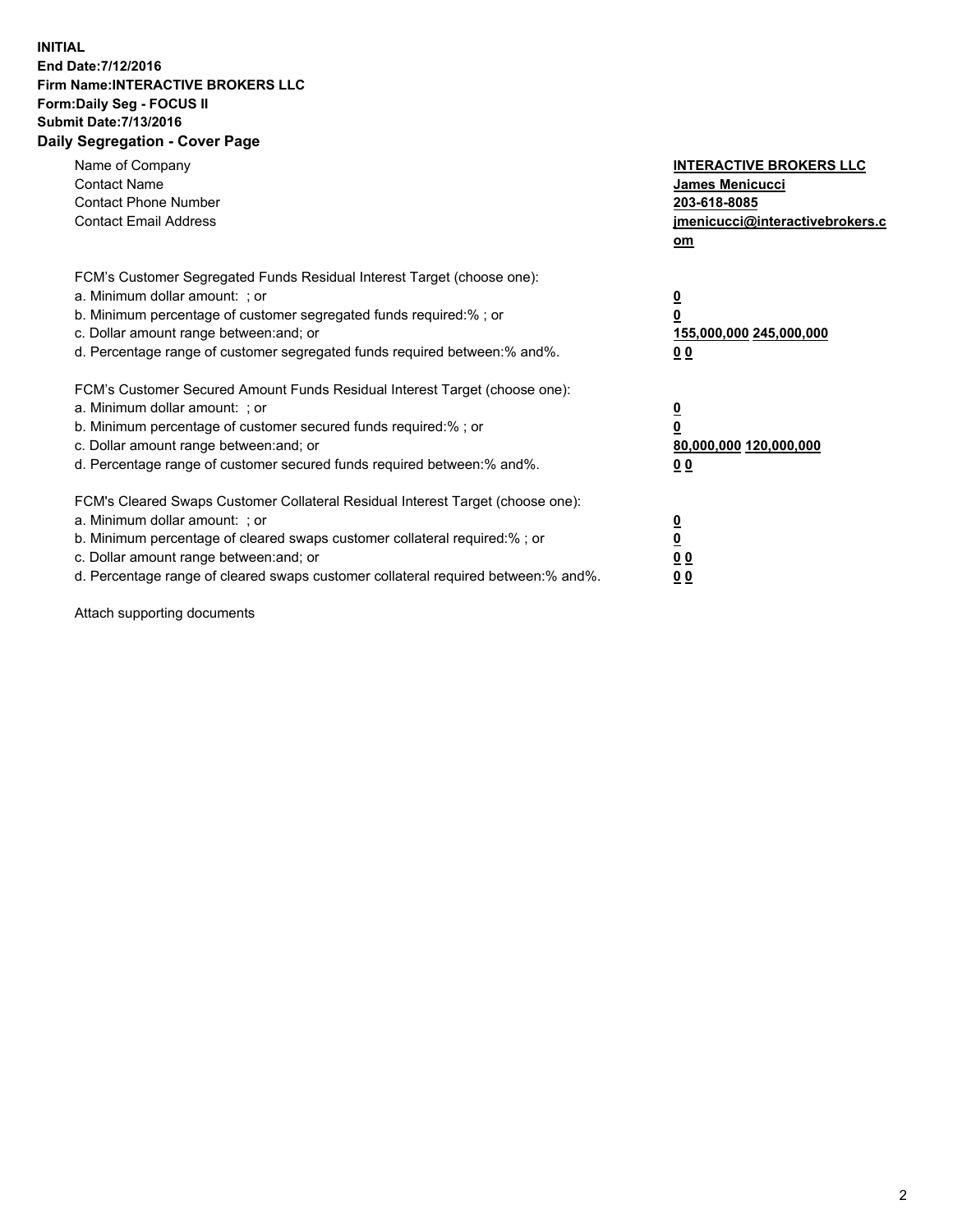## **INITIAL End Date:7/12/2016 Firm Name:INTERACTIVE BROKERS LLC Form:Daily Seg - FOCUS II Submit Date:7/13/2016 Daily Segregation - Secured Amounts**

|     | Daily Ocglegation - Occured Aniounts                                                        |                                   |
|-----|---------------------------------------------------------------------------------------------|-----------------------------------|
|     | Foreign Futures and Foreign Options Secured Amounts                                         |                                   |
|     | Amount required to be set aside pursuant to law, rule or regulation of a foreign            | $0$ [7305]                        |
|     | government or a rule of a self-regulatory organization authorized thereunder                |                                   |
| 1.  | Net ledger balance - Foreign Futures and Foreign Option Trading - All Customers             |                                   |
|     | A. Cash                                                                                     | 338,050,288 [7315]                |
|     | B. Securities (at market)                                                                   | $0$ [7317]                        |
| 2.  | Net unrealized profit (loss) in open futures contracts traded on a foreign board of trade   | 12,089,959 [7325]                 |
| 3.  | Exchange traded options                                                                     |                                   |
|     | a. Market value of open option contracts purchased on a foreign board of trade              | 618,953 [7335]                    |
|     | b. Market value of open contracts granted (sold) on a foreign board of trade                | -204,785 [7337]                   |
| 4.  | Net equity (deficit) (add lines 1.2. and 3.)                                                | 350, 554, 415 [7345]              |
| 5.  | Account liquidating to a deficit and account with a debit balances - gross amount           | <b>58,943</b> [7351]              |
|     | Less: amount offset by customer owned securities                                            | 0 [7352] 58,943 [7354]            |
| 6.  | Amount required to be set aside as the secured amount - Net Liquidating Equity              | 350,613,358 [7355]                |
|     | Method (add lines 4 and 5)                                                                  |                                   |
| 7.  | Greater of amount required to be set aside pursuant to foreign jurisdiction (above) or line | 350,613,358 [7360]                |
|     | 6.                                                                                          |                                   |
|     | FUNDS DEPOSITED IN SEPARATE REGULATION 30.7 ACCOUNTS                                        |                                   |
| 1.  | Cash in banks                                                                               |                                   |
|     | A. Banks located in the United States                                                       | 4,100,000 [7500]                  |
|     | B. Other banks qualified under Regulation 30.7                                              | 0 [7520] 4,100,000 [7530]         |
| 2.  | <b>Securities</b>                                                                           |                                   |
|     | A. In safekeeping with banks located in the United States                                   | 382,663,100 [7540]                |
|     | B. In safekeeping with other banks qualified under Regulation 30.7                          | 0 [7560] 382,663,100 [7570]       |
| 3.  | Equities with registered futures commission merchants                                       |                                   |
|     | A. Cash                                                                                     | $0$ [7580]                        |
|     | <b>B.</b> Securities                                                                        | $0$ [7590]                        |
|     | C. Unrealized gain (loss) on open futures contracts                                         | $0$ [7600]                        |
|     | D. Value of long option contracts                                                           | $0$ [7610]                        |
|     | E. Value of short option contracts                                                          | 0 [7615] 0 [7620]                 |
| 4.  | Amounts held by clearing organizations of foreign boards of trade                           |                                   |
|     | A. Cash                                                                                     |                                   |
|     | <b>B.</b> Securities                                                                        | $0$ [7640]                        |
|     |                                                                                             | $0$ [7650]                        |
|     | C. Amount due to (from) clearing organization - daily variation                             | $0$ [7660]                        |
|     | D. Value of long option contracts                                                           | $0$ [7670]                        |
|     | E. Value of short option contracts                                                          | 0 [7675] 0 [7680]                 |
| 5.  | Amounts held by members of foreign boards of trade                                          |                                   |
|     | A. Cash                                                                                     | 80,663,671 [7700]                 |
|     | <b>B.</b> Securities                                                                        | $0$ [7710]                        |
|     | C. Unrealized gain (loss) on open futures contracts                                         | 3,763,028 [7720]                  |
|     | D. Value of long option contracts                                                           | 618,947 [7730]                    |
|     | E. Value of short option contracts                                                          | -204,785 [7735] 84,840,861 [7740] |
| 6.  | Amounts with other depositories designated by a foreign board of trade                      | <u>0</u> [7760]                   |
| 7.  | Segregated funds on hand                                                                    | $0$ [7765]                        |
| 8.  | Total funds in separate section 30.7 accounts                                               | 471,603,961 [7770]                |
| 9.  | Excess (deficiency) Set Aside for Secured Amount (subtract line 7 Secured Statement         | 120,990,603 [7380]                |
|     | Page 1 from Line 8)                                                                         |                                   |
| 10. | Management Target Amount for Excess funds in separate section 30.7 accounts                 | 80,000,000 [7780]                 |
| 11. | Excess (deficiency) funds in separate 30.7 accounts over (under) Management Target          | 40,990,603 [7785]                 |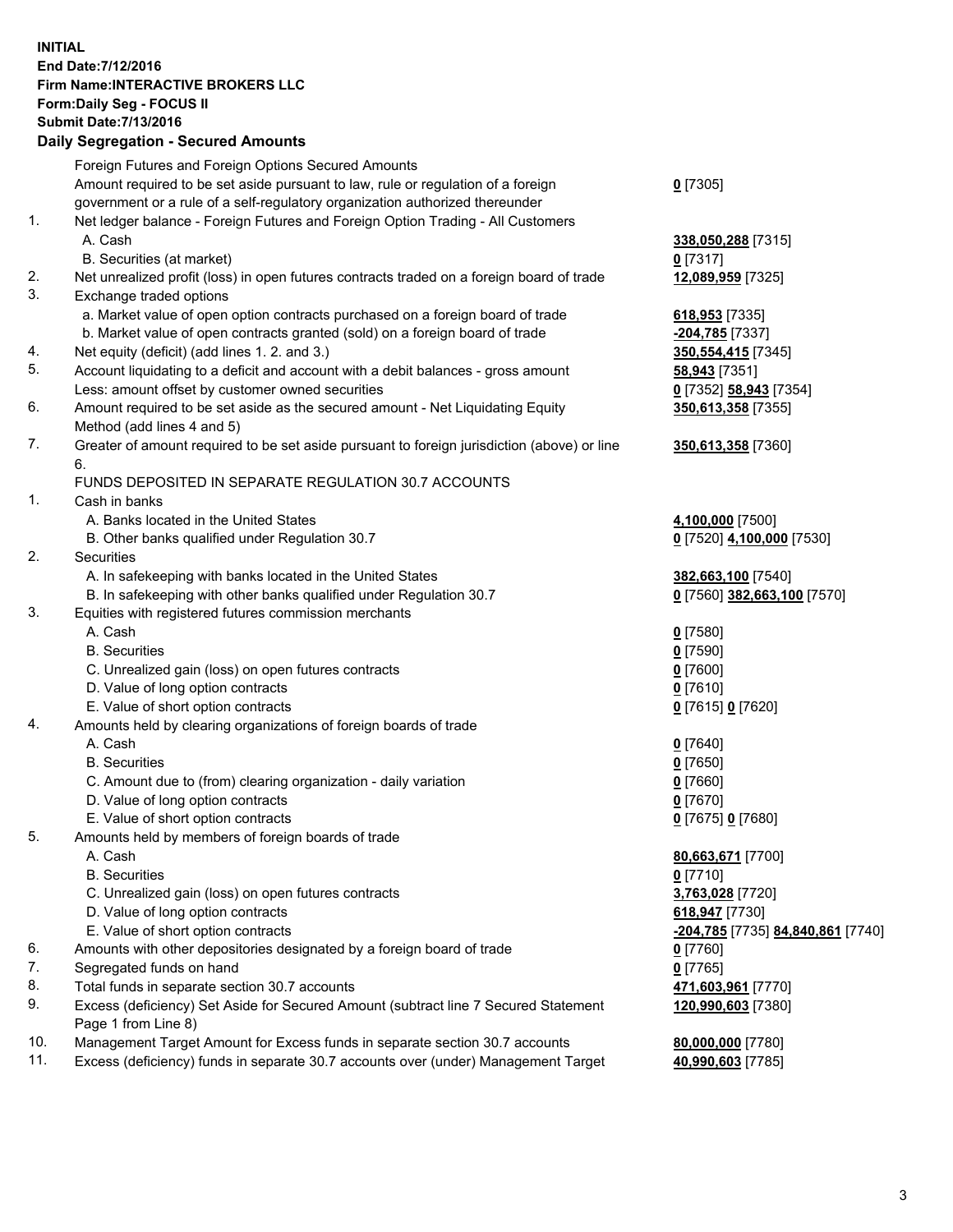**INITIAL End Date:7/12/2016 Firm Name:INTERACTIVE BROKERS LLC Form:Daily Seg - FOCUS II Submit Date:7/13/2016 Daily Segregation - Segregation Statement** SEGREGATION REQUIREMENTS(Section 4d(2) of the CEAct) 1. Net ledger balance A. Cash **3,040,416,309** [7010] B. Securities (at market) **0** [7020] 2. Net unrealized profit (loss) in open futures contracts traded on a contract market **-30,796,921** [7030] 3. Exchange traded options A. Add market value of open option contracts purchased on a contract market **157,536,883** [7032] B. Deduct market value of open option contracts granted (sold) on a contract market **-228,420,208** [7033] 4. Net equity (deficit) (add lines 1, 2 and 3) **2,938,736,063** [7040] 5. Accounts liquidating to a deficit and accounts with debit balances - gross amount **118,974** [7045] Less: amount offset by customer securities **0** [7047] **118,974** [7050] 6. Amount required to be segregated (add lines 4 and 5) **2,938,855,037** [7060] FUNDS IN SEGREGATED ACCOUNTS 7. Deposited in segregated funds bank accounts A. Cash **216,309,749** [7070] B. Securities representing investments of customers' funds (at market) **1,808,947,775** [7080] C. Securities held for particular customers or option customers in lieu of cash (at market) **0** [7090] 8. Margins on deposit with derivatives clearing organizations of contract markets A. Cash **28,562,029** [7100] B. Securities representing investments of customers' funds (at market) **1,154,292,104** [7110] C. Securities held for particular customers or option customers in lieu of cash (at market) **0** [7120] 9. Net settlement from (to) derivatives clearing organizations of contract markets **16,369,880** [7130] 10. Exchange traded options A. Value of open long option contracts **157,532,226** [7132] B. Value of open short option contracts **-228,417,785** [7133] 11. Net equities with other FCMs A. Net liquidating equity **0** [7140] B. Securities representing investments of customers' funds (at market) **0** [7160] C. Securities held for particular customers or option customers in lieu of cash (at market) **0** [7170] 12. Segregated funds on hand **0** [7150] 13. Total amount in segregation (add lines 7 through 12) **3,153,595,978** [7180] 14. Excess (deficiency) funds in segregation (subtract line 6 from line 13) **214,740,941** [7190] 15. Management Target Amount for Excess funds in segregation **155,000,000** [7194] **59,740,941** [7198]

16. Excess (deficiency) funds in segregation over (under) Management Target Amount Excess